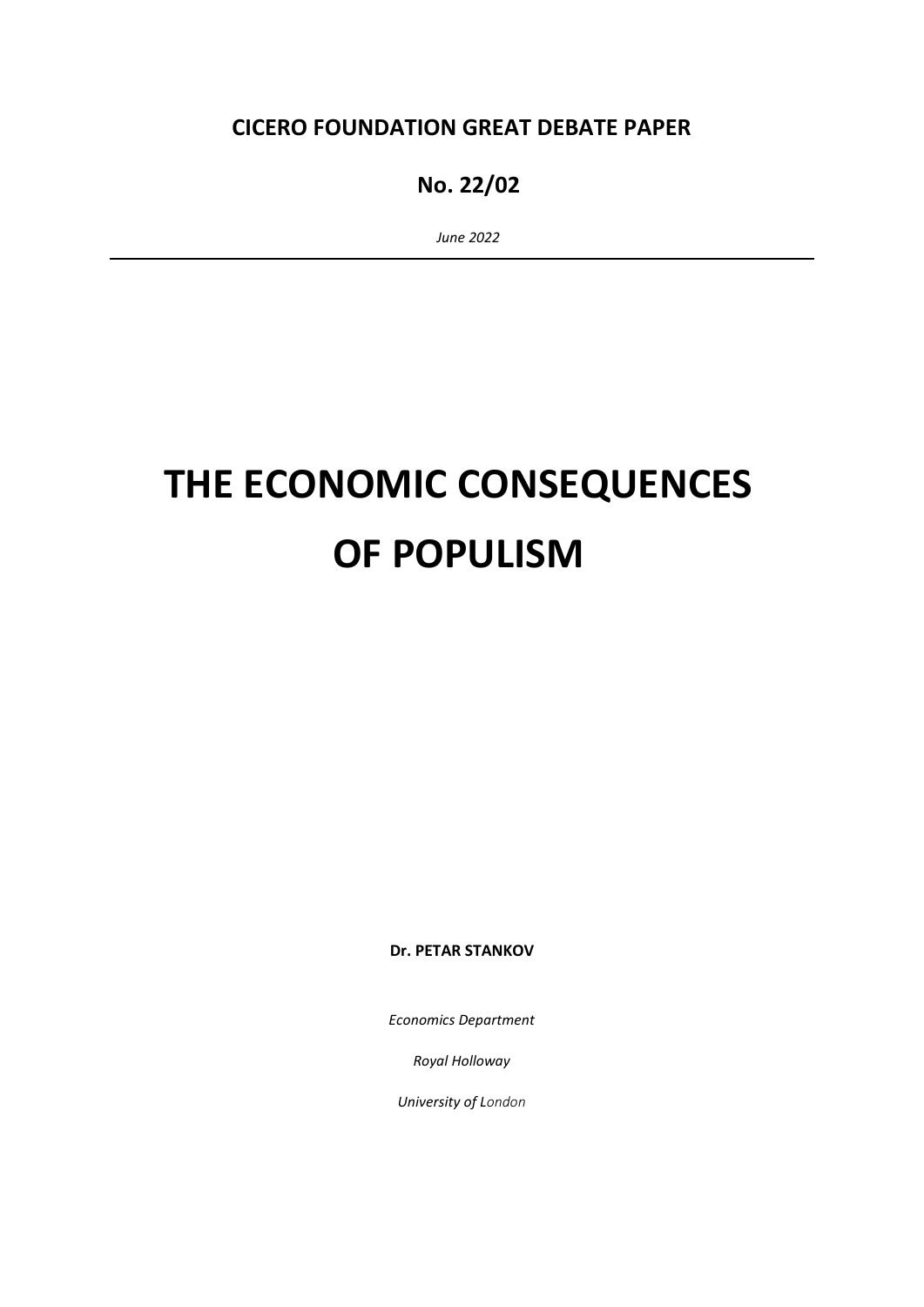Cicero Foundation Great Debate Paper No. 22/02

© Petar Stankov, 2022.

All rights reserved

The Cicero Foundation is an independent pro-Atlantic and pro-EU think tank.

[www.cicerofoundation.org](http://www.cicerofoundation.org/)

The views expressed in Cicero Foundation Great Debate Papers do not necessarily express the opinion of the Cicero Foundation, but they are considered interesting and thought-provoking enough to be published. Permission to make digital or hard copies of any information contained in these web publications is granted for personal use, without fee and without formal request. Full citation and copyright notice must appear on the first page. Copies may not be made or distributed for profit or commercial advantage.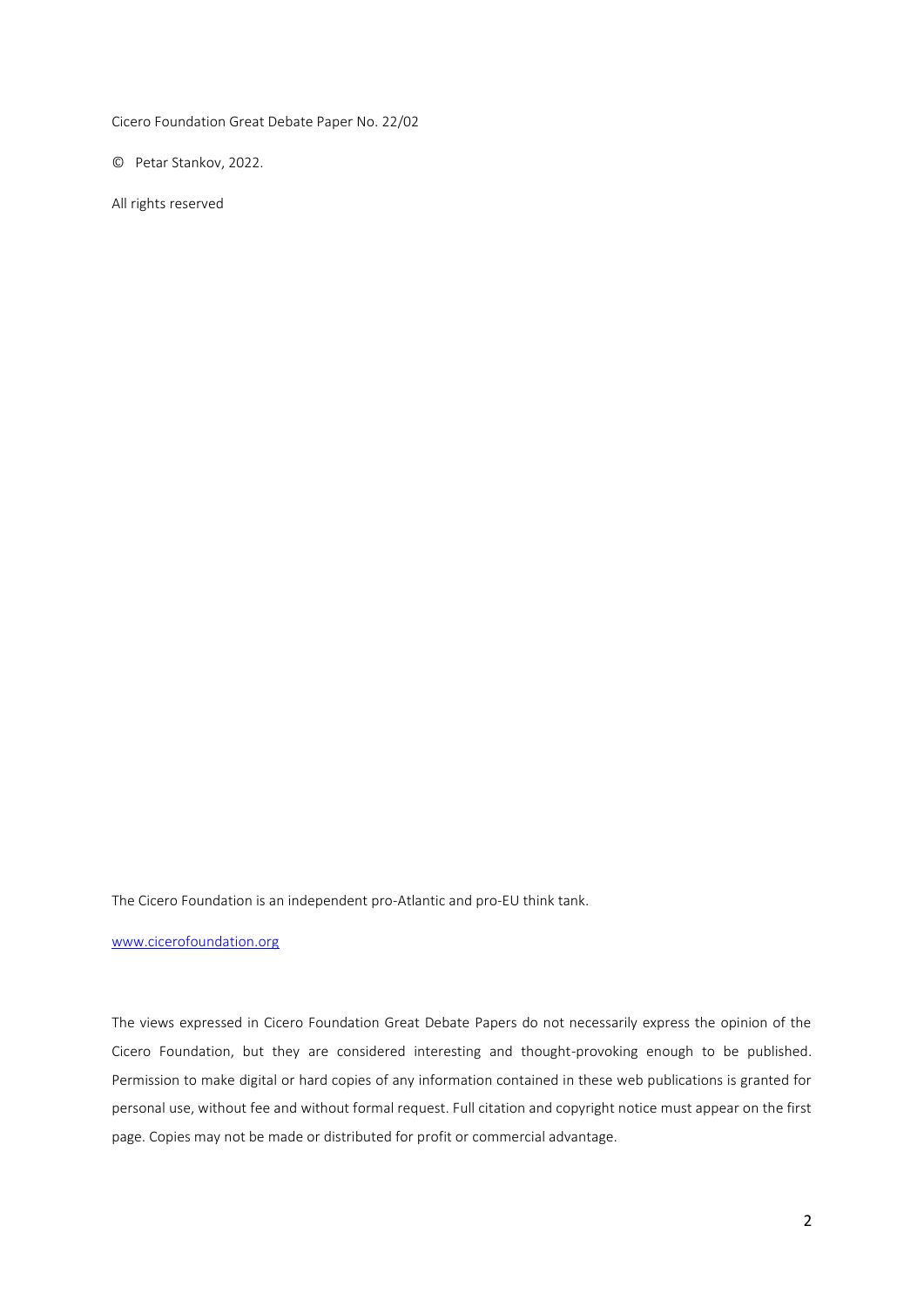### **The Economic Consequences of Populism**

#### Petar Stankov

Populists weaponize economic hardships and identity conflicts for political gain. Their strategy has propelled many of them to the political mainstream across Europe, the Americas, and elsewhere. But what do they do with their newly acquired powers? Do their post-election policies mimic those of the traditional elites they replace, or they depart from the mainstream and bridge their divisive pre-election rhetoric to a dismal post-election reality? To oversimplify: Are populists bad governors?

#### POPULISTS: BAD GOVERNORS?

The answer, as usual, is more nuanced than the question. More than 30 years ago, when Sachs (1989) and Dornbusch and Edwards (1990) started the economic theory of populism and witnessed it grow into a populist paradigm, the answer was clear: A populist governance is bad news for the economy as it normally ignores hard budget constraints and market incentives. A brief lift-off of the economy driven by a saviour government and a charismatic leader at its helm is sufficient to temporarily lift voter spirit and welfare. However, the same populist government makes the same voters permanently worse-off in the long run. It does so by spending way more than it can afford to, subjugating the central bank, inflating prices, sparking exchange rate and fiscal crises, and blaming everyone else for it.

For decades, case studies have broadly confirmed the above populist paradigm for Latin America. As a result, it was still credible well after the Global Financial Crisis (Dalio, 2017; Edwards, 2019). However, in the wake of the Crisis populists swamped ballot boxes well beyond Latin America. Today, voters in most consolidated democracies accept that populists will enter parliament. In some cases, they would go on to form part of the ruling coalition or even nominate prime ministers and presidents. The promotion of the populist rule from a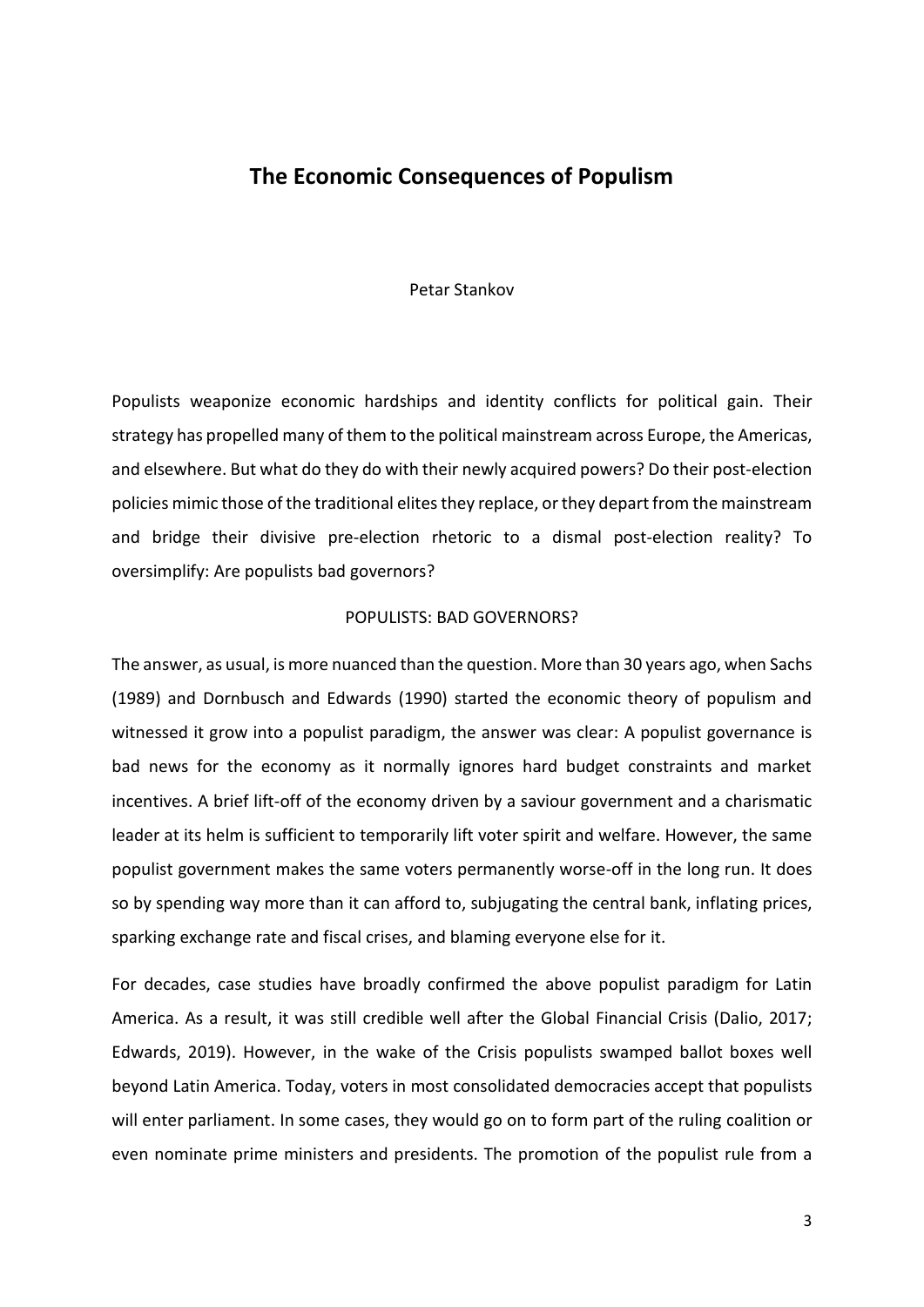Latin American idiosyncrasy to a global phenomenon has profoundly diversified the types of populist governors we observe. It is this variety that hasreignited the debate on the economic effects of populist rule. So, again: Are populists bad governors?

The answer depends on the executive constraints populists face after the elections, and the types of economic and political effects we are after. In the spirit of Taggart and Rovira Kaltwasser (2016), we examine two types of constrained populists: (i) junior coalition partners and (ii) populists with a ruling majority. There is a third type as well: one where executive constraints are non-binding, such as the authoritarian and totalitarian regimes created by the ultra-nationalist populists like Mussolini, Hitler, Stalin and Putin. The ruin they bring to the rest of the world without any regard for the self-harm to their societies makes everyone worse-off and is a separate talking point. However, the constrained populists are a more domesticated bunch. The alleged harm they bring is also primarily domestic. Where do we see it?

Like any other government, a populist one affects two broad elements of domestic life: the state of democracy and the state of the economy. To measure the effects, widely accepted dynamic measures of democracy such as the ones produced by Freedom House (2018) and Marshall et al. (2019) can be linked to data on electoral outcomes. By combining those data sets, empirical political economists can distil the political effects of populist rule. This combination of data sets, however, can do much more than that.

The data on electoral outcomes produced by Döring and Manow (2019) can pinpoint the time populists migrate from the political fringe to the mainstream (and back) in 33 developed parliamentary democracies. Most of them are current or past members of either the European Union or the OECD. Studies covering both Europe and Latin America exist (Rode and Revuelta, 2015; Stankov, 2018), but Döring and Manow (2019) deliver a preferable time coverage enabling us to track the electoral evolution of populist parties over much longer periods of time. Profound transformations of the local political landscapes can then be linked to the subsequent changes in the lives and livelihoods of millions. This is what makes these political transformations interesting to economists.

A recent study (Stankov, 2020) links populist governance episodes to an array of fiscal, monetary, and real macroeconomic indicators. The indicators have been published by Jordà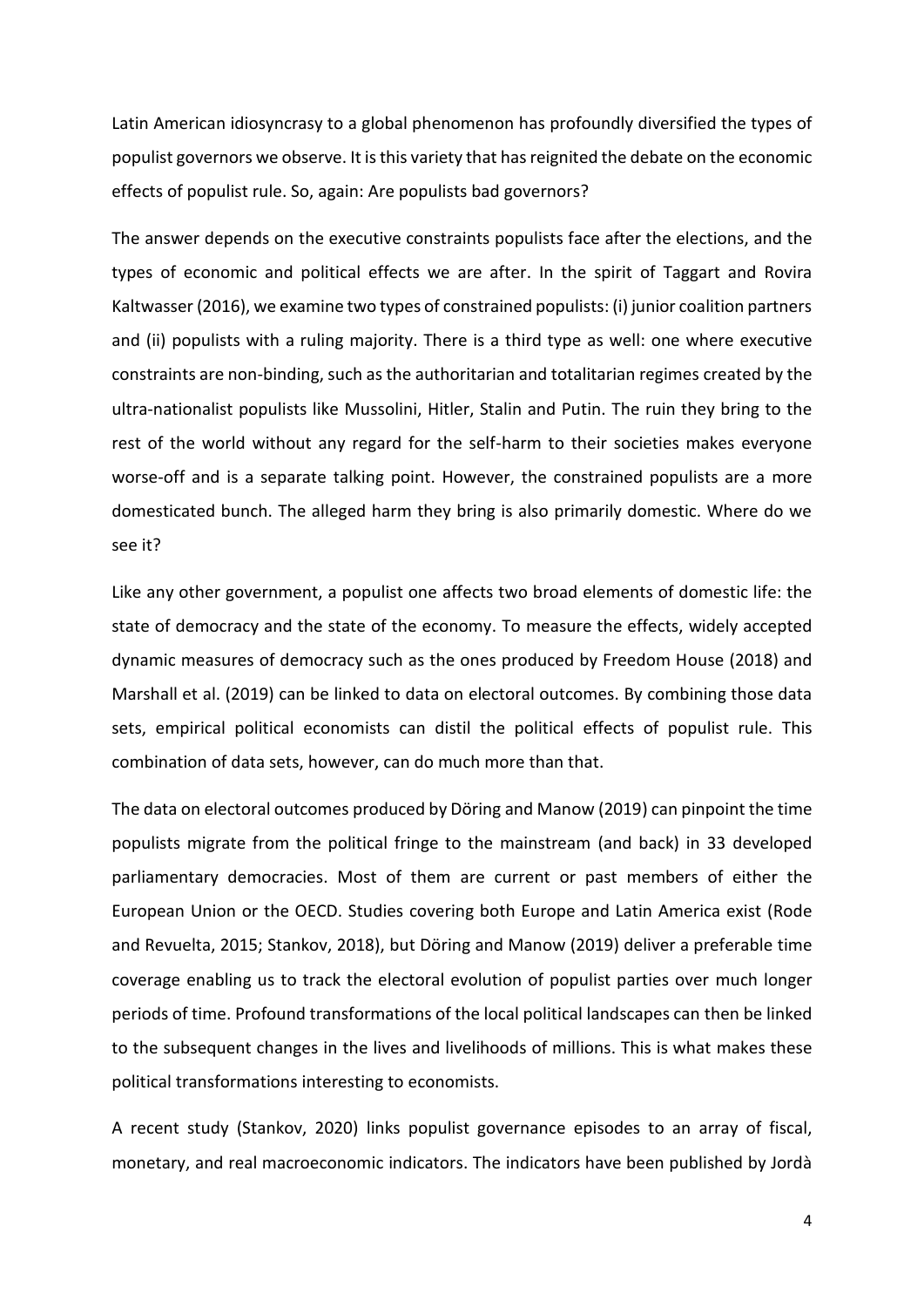et al. (2017) and represent the longest publicly available series of macro-financial data for most of the developed economies. Mapping this data to the political landscape enables Stankov (2020) to check if the populist paradigm bites beyond Latin America. Chapter 4 of the freely available open-access [book](https://doi.org/10.4324/9780429355691) offers an answer: To a large extent, economic populism does not extend well beyond Latin America.

#### POPULISTS CONSTRAINED BY CHECKS AND BALANCES

It does not extend well, because most populists beyond Latin America have, at least for now, settled for a somewhat irrelevant role of junior coalition partners. As such, they can only have a marginal say in the design and roll-out of core macroeconomic policies. This is valid for both far-left and far-right populists in their junior coalition roles, and for virtually all real indicators that Stankov (2020) looks at: GDP per capita, consumption, investment, and trade.

However, when a consolidated democracy elects a far-left or far-right prime minister, the game changes. Because prime ministers are agenda-setters, their impact on policies is potentially far-reaching. By extension, their policies carry more potent economic ammunition. Here is when it becomes interesting, as some nuances come to light about how far-left and far-right populists govern. Far-left and far-right prime ministers differ in their short-run impact on the real macro economy. Specifically, while far-left prime ministers in the developed countries coincide with recessions, far-right prime ministers do not. In the longrun, however, and similar to Latin America, any governance by extreme politicians worsens the real economy.

In a sharp contrast to the Latin American experience, populist governance across the developed countries does not have a pro-inflationary effect. We can see that for most of the studied monetary indicators: Narrow money, broad money, short-term interest rates, as well as long-term interest rates. As before, there appears to be a distinction between cabinets formed with the help of populist parties and cabinets governed by a populist party representative. Most fringe populists seem unable to leverage their political clout for a monetary expansion, even though they have become part of the ruling coalition. However, in a somewhat puzzling contrast to Latin America, governments across the developed world with either far-left or far-right prime ministers are associated with monetary *contractions*, which defies the notion that those populists walk the talk of economic populism.

5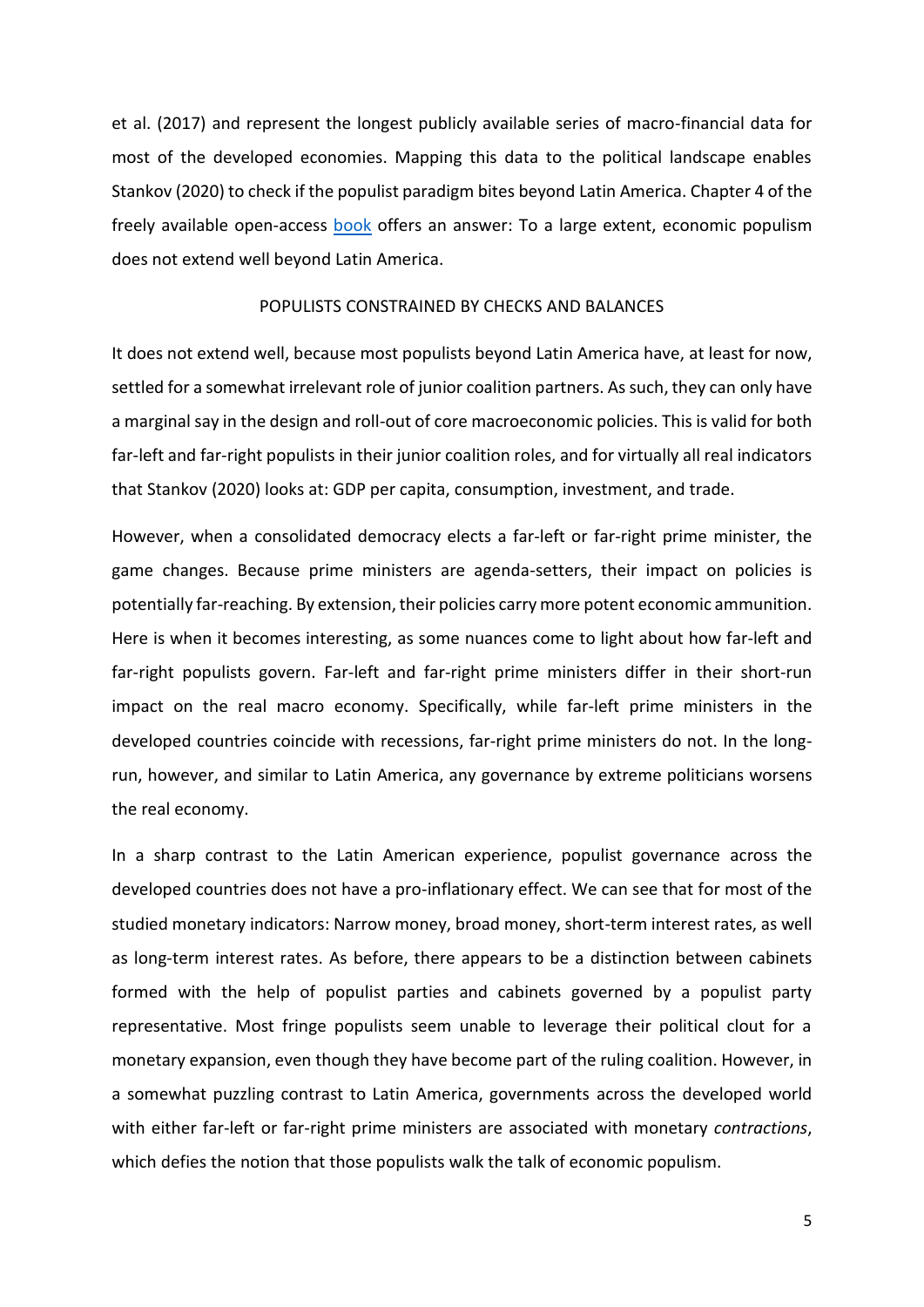Therefore, when it comes to monetary policy, populists in the developed world are much closer to the political mainstream than those in Latin America. This is partly because of fortunate timing: While Latin American populists have had the chance to change the rules governing central banks to soften fiscal constraints, ruling populists in Europe have largely inherited those rules in an environment of strong checks and balances and even stronger inflation memory. This heritage suppresses political agendas to undermine central bank independence in Europe, unlike the potent interference we have traditionally seen in Latin America.

Stankov (2020) offers similar conclusions on fiscal policies by linking the Jordà et al. (2017) macro-financial and Döring and Manow (2019) electoral outcomes data sets. The fiscal component of the macro-financial data tracks public debt to GDP, government revenues and expenditures, local currency exchange rate with the USD and indicates if the country has experienced a systemic financial crisis. There is weak evidence that cabinets formed with farleft parties are more prone to fiscal expansion, while cabinets formed with far-right parties limit government deficits. Some evidence emerges about the fiscal impact of far-left prime ministers. The evidence, however, is still inconclusive: The estimates alternate signs over time, suggesting a possible misspecification of the underlying econometric model.

Using instrumental variables, the evidence on the fiscal impact of far-left populists was recently extended, but it still found no conclusive evidence of fiscal expansions initiated by far-left prime ministers in the developed world. Similarly, once in power, far-right prime ministers in those countries are largely ignoring economic populism. Meanwhile, recent evidence has repeated the same old strong messages on Latin American populism: Once in power, Latin American populists knock off living standards and growth (Absher et al., 2020; Ball et al., 2019; Cachanosky & Padilla, 2020). Still, not all populists are equally perilous as their governance is nuanced, even within Latin America itself (Campos & Casas, 2021).

#### NOT ALL POPULISTS ARE EQUALLY PERILOUS

Financial markets seem to know that. Fresh evidence from financial market performance under populist rule points to significant differences in how markets react when a populist wins an election (Hartwell, 2022). While markets in Latin America shiver and are volatile for days, those in Europe and the USA barely budge on the news that their governments will be

6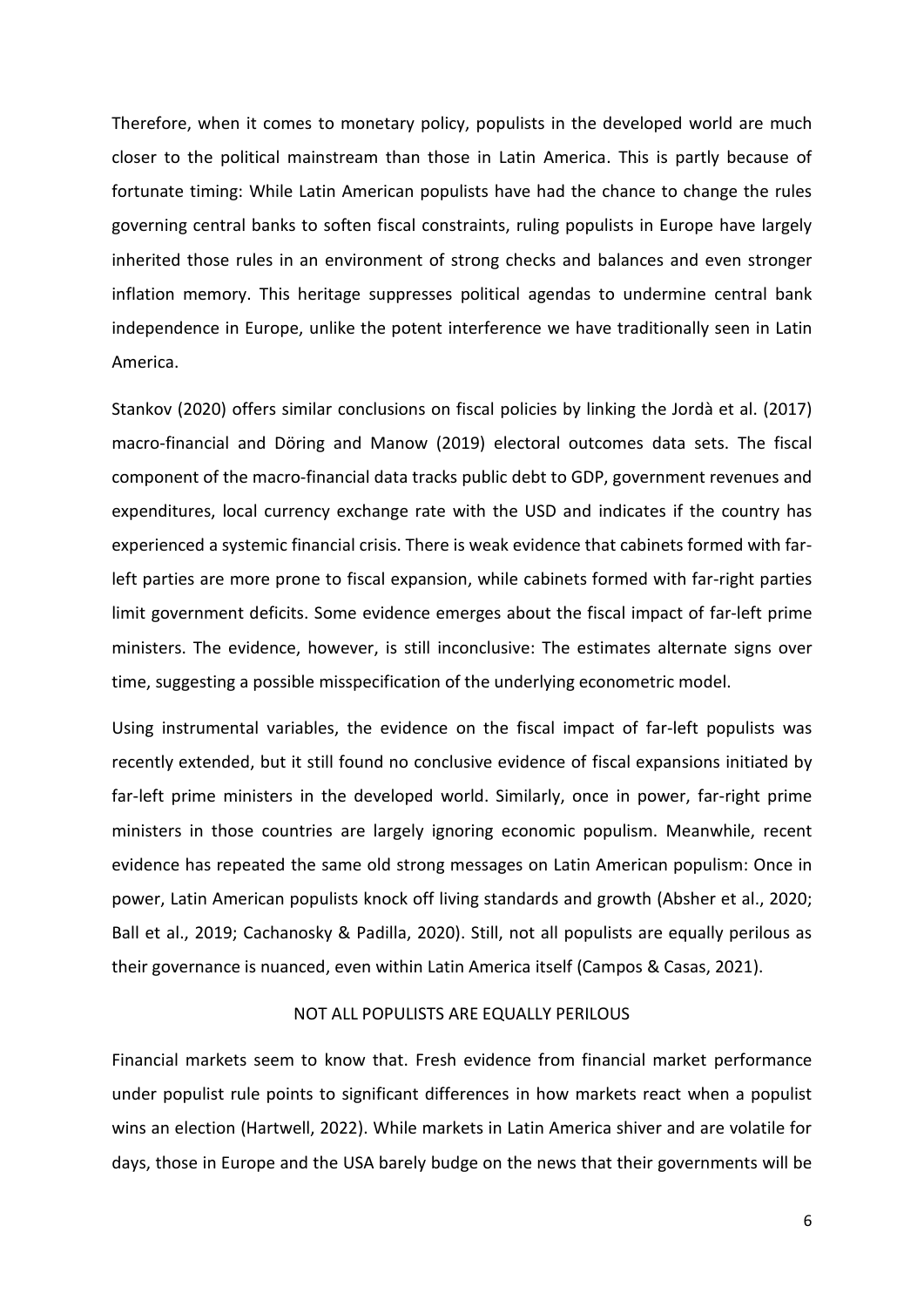run by populists. This, perhaps, is a good lesson from the variety of populist governance episodes across Europe and Latin America: If you want to know if a country will end up with a bad populist, watch the local financial market performance around its elections.

#### POPULISM VS THE NEW MAINSTREAM

Populists openly dislike the rules of the game and try to undermine them. However, when it comes to walking the talk, reality matches their toxic rhetoric primarily in Latin America. Yes, Trump has engaged in a trade war with China, biased the US Supreme Court and took some shine off the City on the Hill; Farage has finally compelled the UK out of the EU; Le Pen may still wake up as a French president; and Orban-et-al'silliberal democracies will keep muddying the waters of European politics for some time to come. All this has surely been and certainly will be very entertaining to their comrades in the Kremlin.

However, Europe is slipping through the Kremlin's oily fingers. When it finally does, the path to restoring political stability and mainstream policies in Europe will be open. As this cannot be such a distant moment, the time is now to define *new mainstream* policies. A new social consensus fitting the realities of the  $21<sup>st</sup>$  century needs to be at the heart of this new definition, so that our divided world makes its distant ends meet somewhere in the middle. The last time this was done in Western Europe was in the wake of WWII and it led to more than half a century of peace and prosperity for the people, by the people. Perhaps this time around, mainstream policies have a chance to evolve into something a bit more benignly populist. You may call it democracy's survival instinct or its embedded self-correction mechanism. Either way, it may well be our once-in-a-century chance to reject the old mainstream and save ourselves from the perils of the previous century's populism.

Dr. Petar Stankov is the author of *The Political Economy of Populism: An Introduction,*  (London: Routledge, 2020).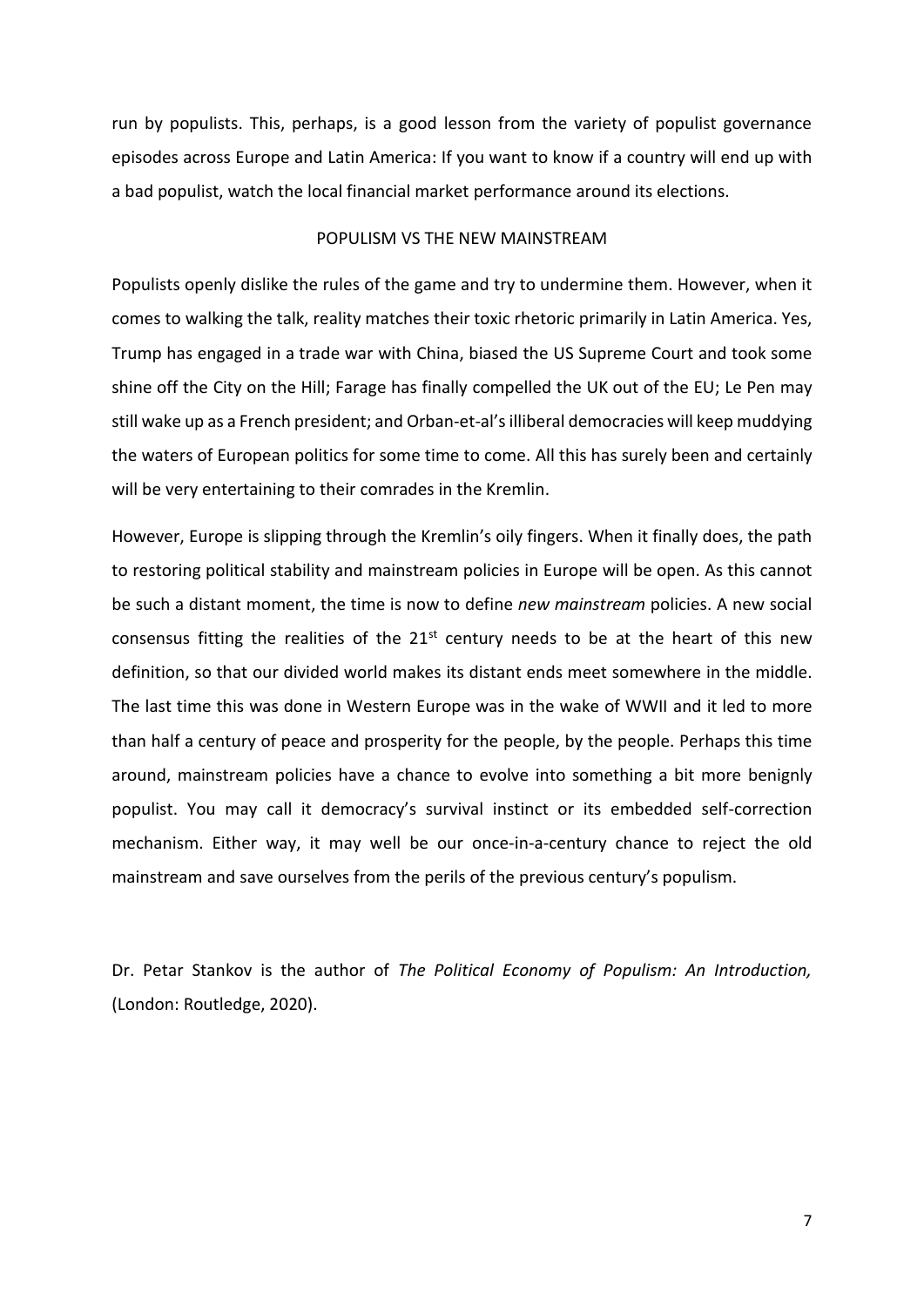#### R E F E R E N C E S

- Absher, S., K. Grier, & R. Grier (2020). The economic consequences of durable left-populist regimes in Latin America. *Journal of Economic Behaviour & Organization*, 177, 787- 817.
- Ball, C., A. Freytag, & M. Kautz (2019). *Populism-what next? A first look at populist walkingstick economies*. CESifoWorking Paper Series 7914, CESifo Group Munich.
- Cachanosky, N. and A. Padilla (2020). A panel data analysis of Latin American populism. *Constitutional Political Economy*. 31(3), 329-343
- Campos, L. and A. Casas (2021). Rara Avis: Latin American populism in the 21st century. *European Journal of Political Economy*, 102042.
- Dalio, R., S. Kryger, J. Rogers, & G. Davis (2017). *Populism: The phenomenon*. Technical Report 3/22/2017, Bridgewater Associates, LP.
- Döring, H. and P. Manow (2019). Parliaments and governments database (parlgov): Information on parties, elections and cabinets in modern democracies. http://www.parlgov.org/.
- Dornbusch, R. and S. Edwards (1990). Macroeconomic populism. *Journal of Development Economics, 32*(2), 247-277
- Edwards, S. (2019). On Latin American populism, and its echoes around the world. *Journal of economic perspectives, 33*(4), 76-99.
- Freedom House (2018). *Freedom in the world, 1973-2018*. https://freedomhouse.org/report/freedom-world.
- Hartwell, C. (2022). Populism and financial markets. *Finance Research Letters*, 46, Part B, 102479. https://doi.org/10.1016/j.frl.2021.102479.
- Jordà, O., M. Schularick, & A. M. Taylor (2017). *Macrofinancial history and the new business cycle facts*. In: M. Eichenbaum and J. A. Parker (Eds.), NBER Macroeconomics Annual 2016, Vol. 31, 213-263. University of Chicago Press.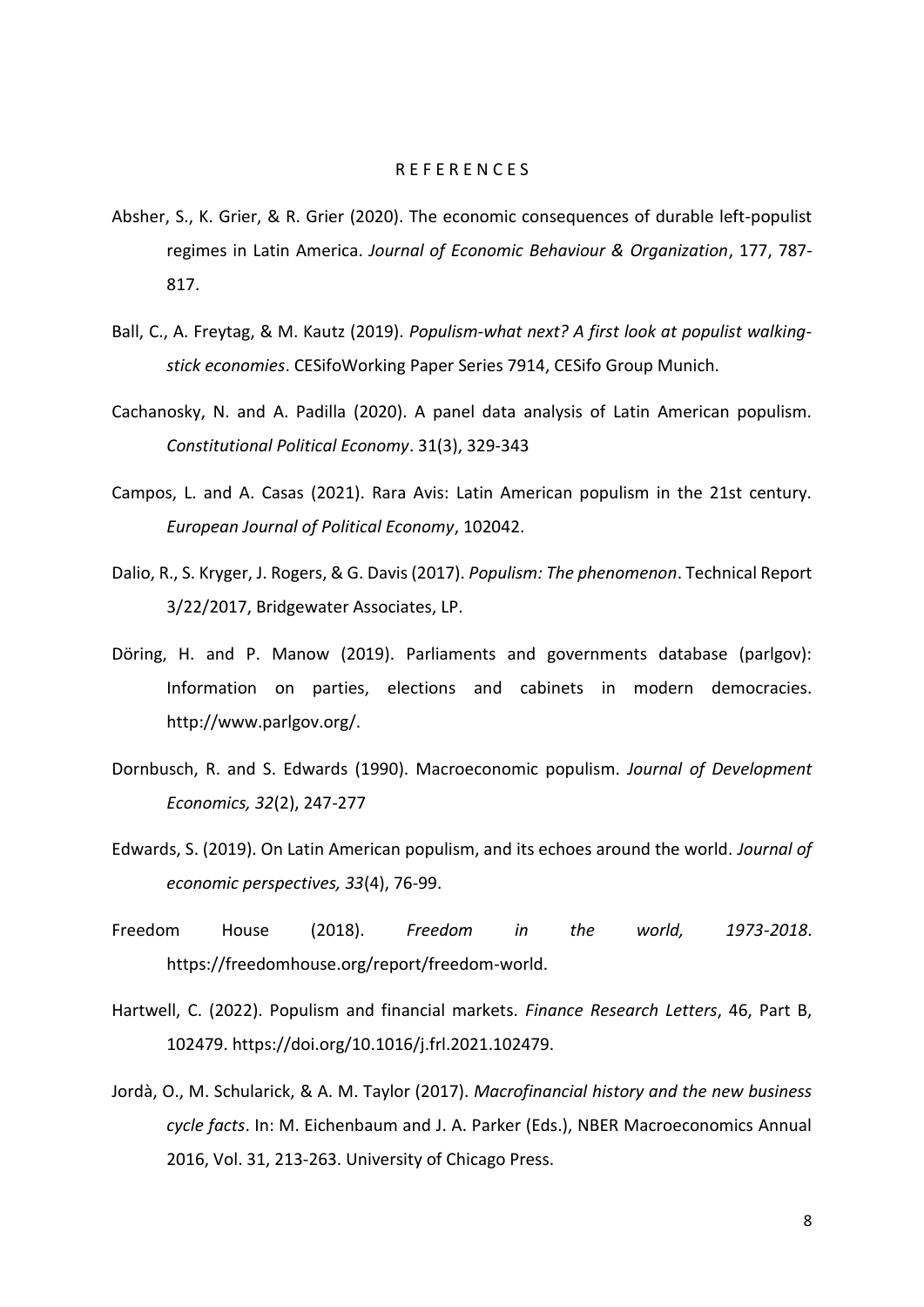- Marshall, M. G., T. R. Gurr, & K. Jaggers (2019). *Polity IV project. Political regime characteristics and transitions, 1800-2018*. http://www.systemicpeace.org/inscrdata.html.
- Rode, M. and J. Revuelta (2015). The wild bunch! An empirical note on populism and economic institutions. *Economics of Governance*, *16*(1), 73-96.
- Sachs, J. (1989). *Social Conflict and Populist Policies in Latin America*. NBER Working Paper 2897. [https://www.nber.org/papers/w2897.](https://www.nber.org/papers/w2897)
- Stankov, P. (2018). The political economy of populism: An empirical investigation. *Comparative Economic Studies*, *60*, 230-253.
- Stankov, P. (2020). *The Political Economy of Populism: An Introduction*. Routledge. [https://doi.org/10.4324/9780429355691.](https://doi.org/10.4324/9780429355691)
- Taggart, P. and C. Rovira Kaltwasser (2016). Dealing with populists in government: some comparative conclusions. *Democratization*, *23*(2), 345-365.